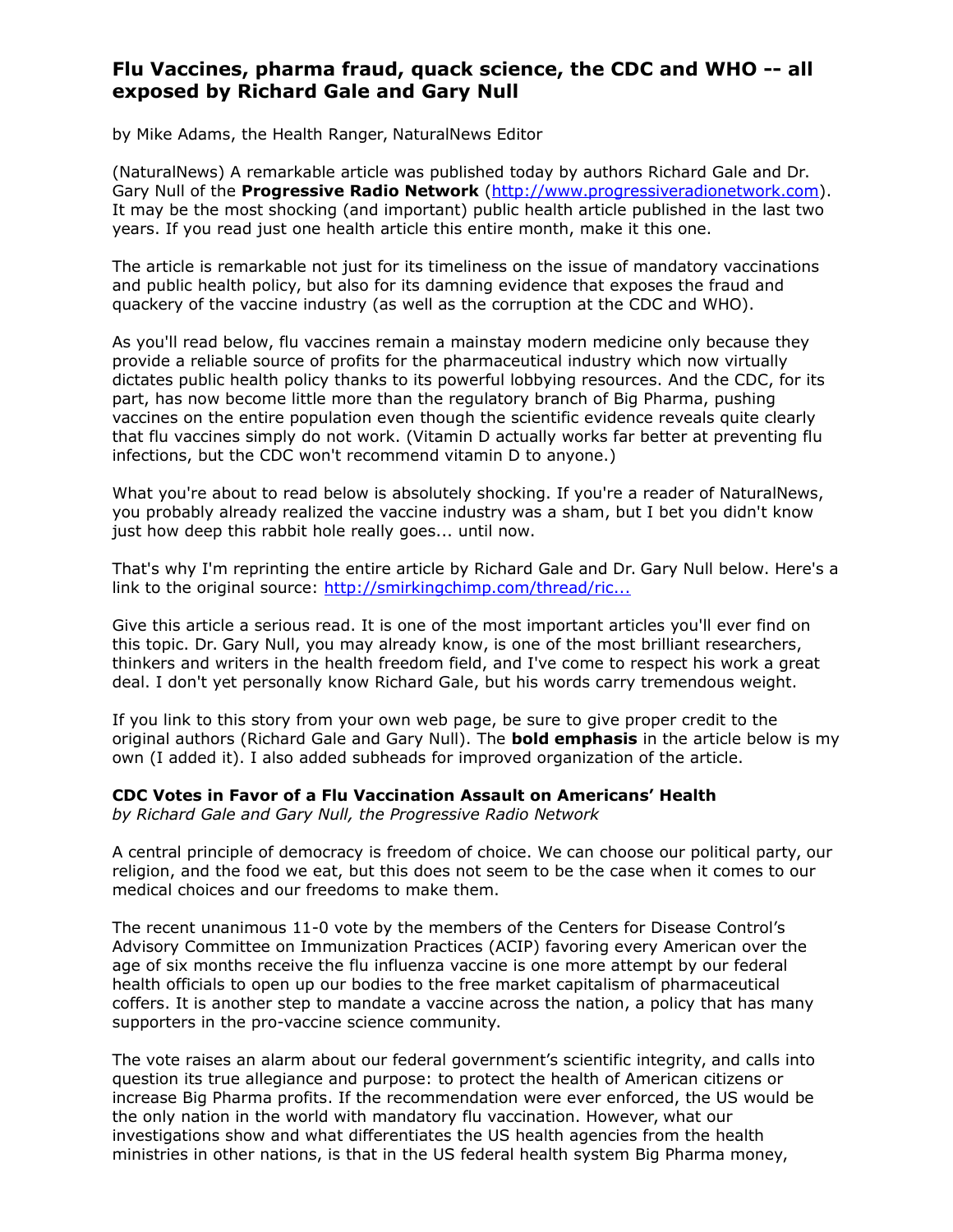lobbying and corporate favors are what shape drug and vaccine policies and this is rampant throughout the system.

# **Mandatory vaccines fail in Japan**

Mandatory influenza vaccination has been tried before across a nation. During the 1980s, Japan had mandatory flu vaccination for school children. Two large scale studies that enrolled children from four cities with vaccination rates between 1 and 90 percent discovered no difference in the incidences of flu infection. As a result, in 1987, Japanese health authorities ruled that flu vaccination was ineffective and was no more than a serious financial and legal liability if it was to continue. The mandatory policy was quickly overturned. By 1989, the number of Japanese taking the flu vaccine dropped to 20 percent. A follow up study at that time found that there was statistically insignificant change in influenza infection rates compared to when the vaccine was mandatory.[1]

Now we are hearing that for the forthcoming 2010-2011 flu season, the H1N1 flu strain will be included in the seasonal flu vaccine. This will be a quadravalent vaccine comprised of four strains including the H1N1. As of this month, the World Health Organization (WHO) continues to evaluate the H1NI virus at a 5 level pandemic and issues warnings to deaf ears now that people realize the WHO's word is disreputable. Nevertheless, we should still brace ourselves for another year of old yarn, fear-mongering, media spin and more voodoo science.

A brief overview of the past H1N1 pandemic boondoggle will help us to understand the addiction of denial permeating the ranks of the CDC's advisory committee. It presents a picture of a delusional bubble, unrelated to medical facts, that the CDC has found comfort to float within. The simple fact remains that **the CDC is disconnected from anything resembling legitimate science** thereby making their recent decision ludicrous and **criminally irresponsible**.

The CDC's predictions of particular strains during past flu seasons has never been especially accurate. In fact, often it has been extraordinarily dismal. The previous swine flu prediction in 1976 resulted in only one swine flu death but hundreds of people suffering permanent disabilities, including death, from the vaccine. For the 1992-1993 flu season, the prediction made for the virus used in the vaccine was off by 84 percent. For the 1994-1995 season, it was off by 43 percent for the primary strain targeted and off 87 percent and 76 percent for the other two strains. The Laboratory Center for Disease Control's study comparing vaccine strains with the strains appearing during the 1997-1998 season found the match off by 84 percent. One would achieve a greater accuracy rate by simply flipping a coin.

## **The CDC's scare tactics**

An article published in the prestigious British Medical Journal in 2005, "Are US Flu Death Figures More PR Than Science" is apropos for addressing the wildly inflated figures by the WHO and CDC to present their case for mass vaccination measures. The article begins, "US data on influenza deaths are a mess." The study reviews the CDC's own statistical data and finds numerous inconsistencies and incompatibilities between "official estimates and national vital statistics data." Although the government's predictions never came close to the "dire outcomes" stated by our health officials, the CDC's own communication strategy was marked by high levels of fear.[2]

The US government's assessment of the past H1N1 scare is another example of flawed science and incompetence. In last August's issue of USA Today, the White House's Council of Advisors on Science and Technology, which receives its recommendations from the CDC, warned us that the H1N1 would kill between 30-90,000 American citizens. At the same time, the CDC was predicting 2 million people would be infected and as high as 40 percent of the entire population. The WHO, which sleeps in the same bed with the CDC in their shared complexes in Atlanta, was screaming figures of 7.5 million deaths worldwide. Consequently, the FDA fast-tracked swine flu vaccines manufactured by 5 different drug makers, none which met reliable standards of viable clinical testing and data to determine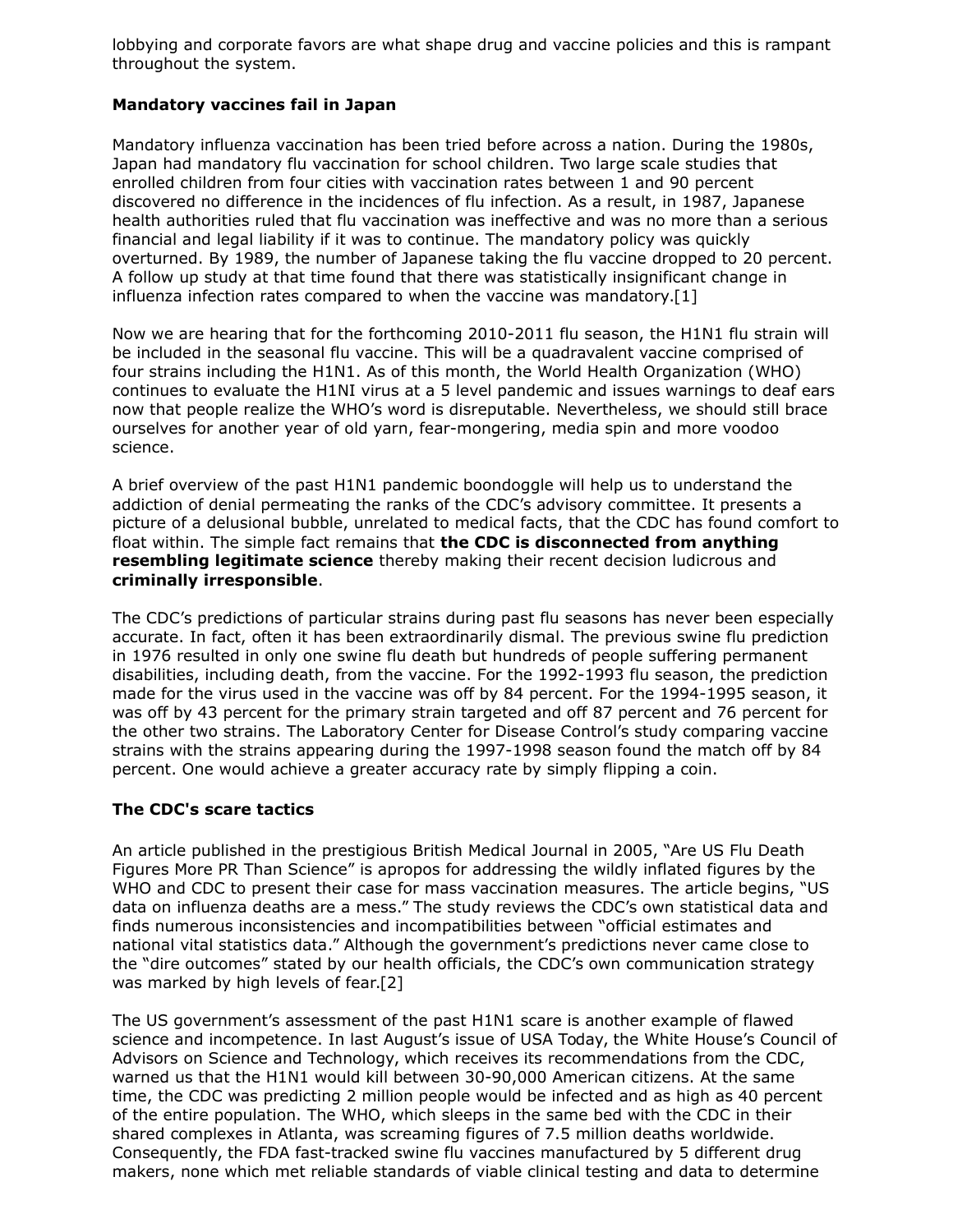their efficacy and safety.

And pregnant women, young children and the elderly were primary targets -- those also most susceptible to serious vaccine adverse reactions. **Over \$1.6 billion tax dollars went to Big Pharma on orders of 229 million doses, of which only 90 million were actually administered and the remaining 71 million left to decompose on shelves** or dump off on poorer nations out of the graciousness of the American philanthropic spirit.

However, as we witnessed in 2009 and the early months of 2010, people woke up to the false alarm of a swine flu pandemic. Often intuition is better suited to sniff out a hoax and scandal than the pseudo-science our federal health officials give obeisance to behind closed door conference rooms. And in the case of the so-called H1N1 pandemic, intuition proved correct. Our health agencies' warnings and numbers propagandized over mainstream media simply did not add up and have been consistently found to be contrary to more medically reliable and unbiased facts generated by independent sources without ties to the private vaccine manufacturers.

Whenever the CDC, the FDA and the US Department of Health and Human Services post figures, it is a prudent rule of thumb to be suspicious and investigate their accuracy. The fact of the matter is that **the CDC is completely clueless about this past season's flu infection rate** and the number of deaths due to the H1N1 strain. Let us explain why.

#### **No proper testing was ever conducted**

Immediately following the WHO's decision in May 2009 to cease laboratory testing of samples to determine the actual biological cause of infectious cases with influenza-like symptoms, the US followed suit. Therefore, no matter what they tell you, no matter what Dr. Gupta and other tools of the media and establishment have to say, no proper testing was performed. Only PCR technology can determine the actual subset of a Type A flu strain, such as H1N1. But PCR diagnosis was not routinely performed in order to monitor and track rates and the spread of infection. By its own admission, a CDC report found that **rapid influenza kits used in hospitals and clinics were wrong as much as nine out of ten times**, and on average between 40-69 percent. The CDC determined that the instant tests are "not highly worthwhile for diagnosing H1N1 infections."

So why would any organization responsible for the tracking of an infectious disease believed to be a global health threat, potentially threatening the lives of millions of people, make such a decision to not carefully monitor flu infections is beyond comprehension, unless it knowingly determined, with malice of forethought, that the H1N1 strain was mild and not a national danger. And many independent experts in infectious diseases had been stating this throughout the season but our health agencies preferred to ignore their warnings.

Yet it is the reported death rates due to H1N1 infection that seriously call the CDC's integrity into question. According to the CDC reports, anywhere between 8,870 and 18,300 Americans died from swine flu. For the sake of simplicity, the health feds conveniently circulate the figure of 12,000 deaths.

Projections in the UK were equally off the mark. The British Ministry of Health was expecting 65,000 deaths, but reported only 500 towards the season's end. British citizens, however, were better informed of the scandalous hoax and of the 110 million vaccine doses purchased, under contracts amounting to over \$864 million to the drug makers (not including national preparatory measures bringing the total to over \$1 billion for a small population), only 6 million Brits, approximately 10 percent, were vaccinated.

What figures does the World Health Organization report for the number of worldwide swine flu deaths? 18,036. That is correct, not millions. That is only 5 percent of the global figure for deaths associated with the regular seasonal flu. I don't need an advanced degree to notice a grave discrepancy here, unless we are to believe that the H1N1 virus was on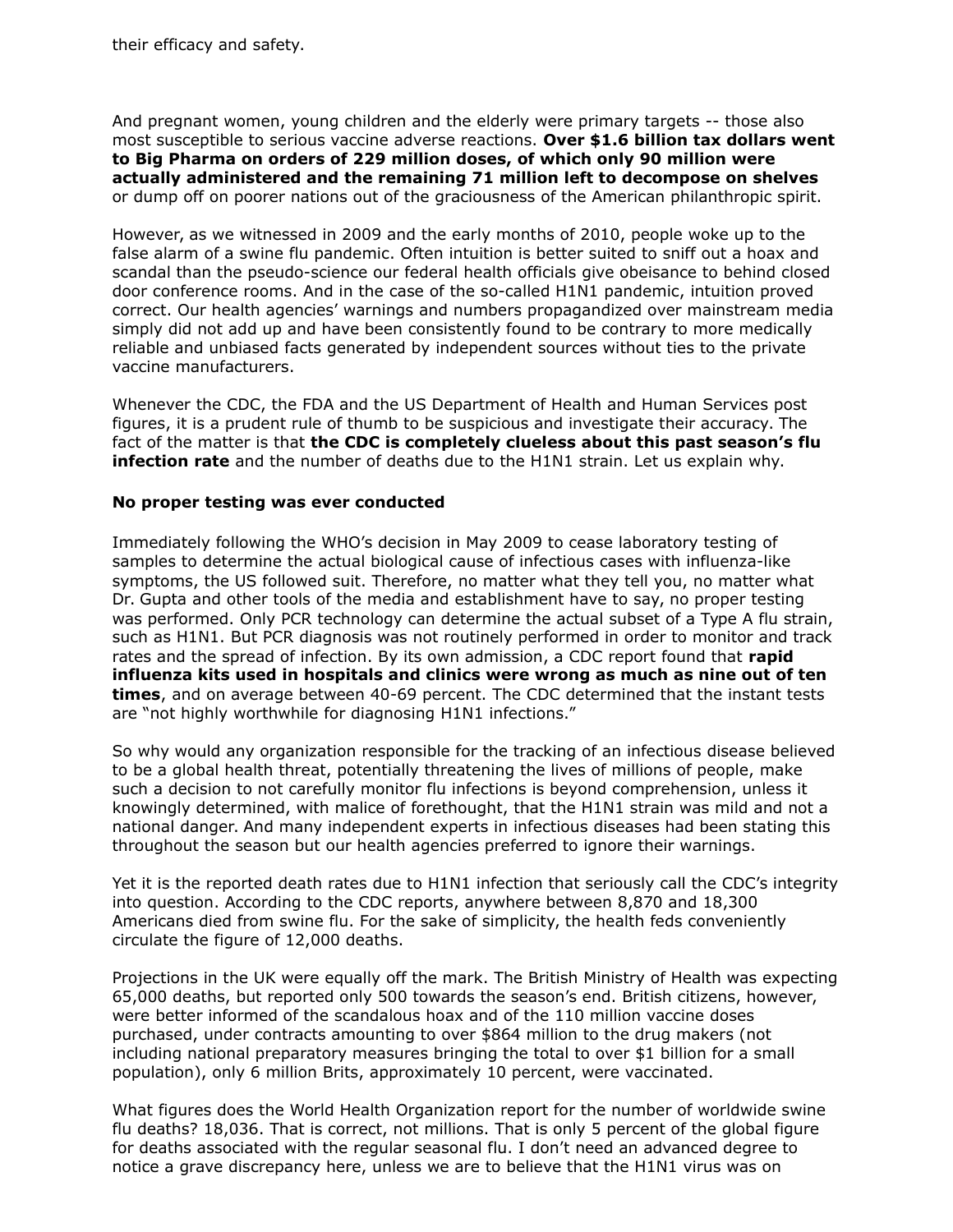autopilot to target victims with American birth certificates or citizenship. But the reasons for the CDC's erroneous numbers are quite easy to understand.

# **The CDC's flawed statistics**

First, as mentioned, the CDC did not monitor the swine flu with any precision and accuracy. Our officials don't have, and never had, the data to make any accurate determination.

Second, **the CDC does not distinguish between deaths caused by an influenza virus and deaths due to pneumonia**. The two are lumped together in their mortality statistics and pneumonia-related deaths are reported as having an initial influenza cause. For example, if we take the combined figure of flu and pneumonia deaths for the flu period of 2001, and spin the figures, we are left believing that 62,034 people died from influenza. The actual figures are **61,777 died from pneumonia and only 257 from flu**.

Even more amazing, in those 257 cases, only 18 were scientifically identified as positive for the flu virus. These are the CDC's own figures. But does the New York Times, Boston Globe, Washington Post and all the others report this? No. Do any of the puppets that mumble on television, with access to official sources and data, actually do their homework? No.

A separate study conducted by the National Center for Health Statistics for the flu periods between 1979 and 2002 reveals that the actual range of annual flu deaths were between 257 and 3006, for an average of 1,348 per year.[3] This is a far cry from the 36,000 annual flu deaths still found on the CDC's website and vomited by the major media.

And here is the catch. If we apply the same criteria to determine the actual number of swine flu related deaths in 2009-2010, serious vaccine adverse effects, besides the hundreds of reported miscarriages, would far outweigh deaths and injury due to the virus.

Third, there are over 150 different viruses during any given flu season that can cause flulike symptoms, such as adenovirus, parainfluenza, bocavirus, etc. Very few of these are ever tested. For example, in Canada where actual infection rates are more carefully monitored, during the 2004-2005 flu season, the Canada Communicable Disease Report showed that of the 68,849 laboratory tests performed for influenza, **only 14.9% tested positive for a flu virus**. The remaining 85.1% specimens were a result of other pathogens impervious to flu vaccines.[4] For the following 2005-2006 season, Health Canada received 68,439 tests for influenza like infections. Of these, only 6,580, or 10.4% confirmed positive for influenza. The rest, 89.6%, were other pathogens.[5] So no vaccine would have benefitted or protected those almost 90 percent in Canadians.

In the US, however, the CDC relies upon an esoteric witch's brew of figures based upon various mathematical algorithms and speculative projections with no sound basis in reality. On one CDC site we find evidence of their flawed methodology: "Statistical modeling was used to estimate how many flu-related deaths occurred among people whose underlying cause of death on their death certificate was listed as a respiratory and circulatory disease."[6] This is clearly an indication of policy turned dogmatic with utterly disregard for sound scientific evidence. It is all business as usual, negligent disregard for scientific reason, and full speed ahead.

And while the brilliant minds in the CDC decide to expose all Americans to the adverse risks of influenza vaccination -- Guillain-Barre Syndrome, schizophrenia, neurological disorders, miscarriages, polyneuritis, encephalitis, multiple sclerosis, intense headaches suggestive or meningeal or brain irritation, aphasia (loss of speech), bronchopneumonia, sexual impotence, angor pectoris, anaphylactic reactions and death[7] -- we should not lose sight of what is unfolding across the great pond in the European Union's investigations into the CDC's favorite bed partner -- the WHO, an utterly corrupt organization at every level.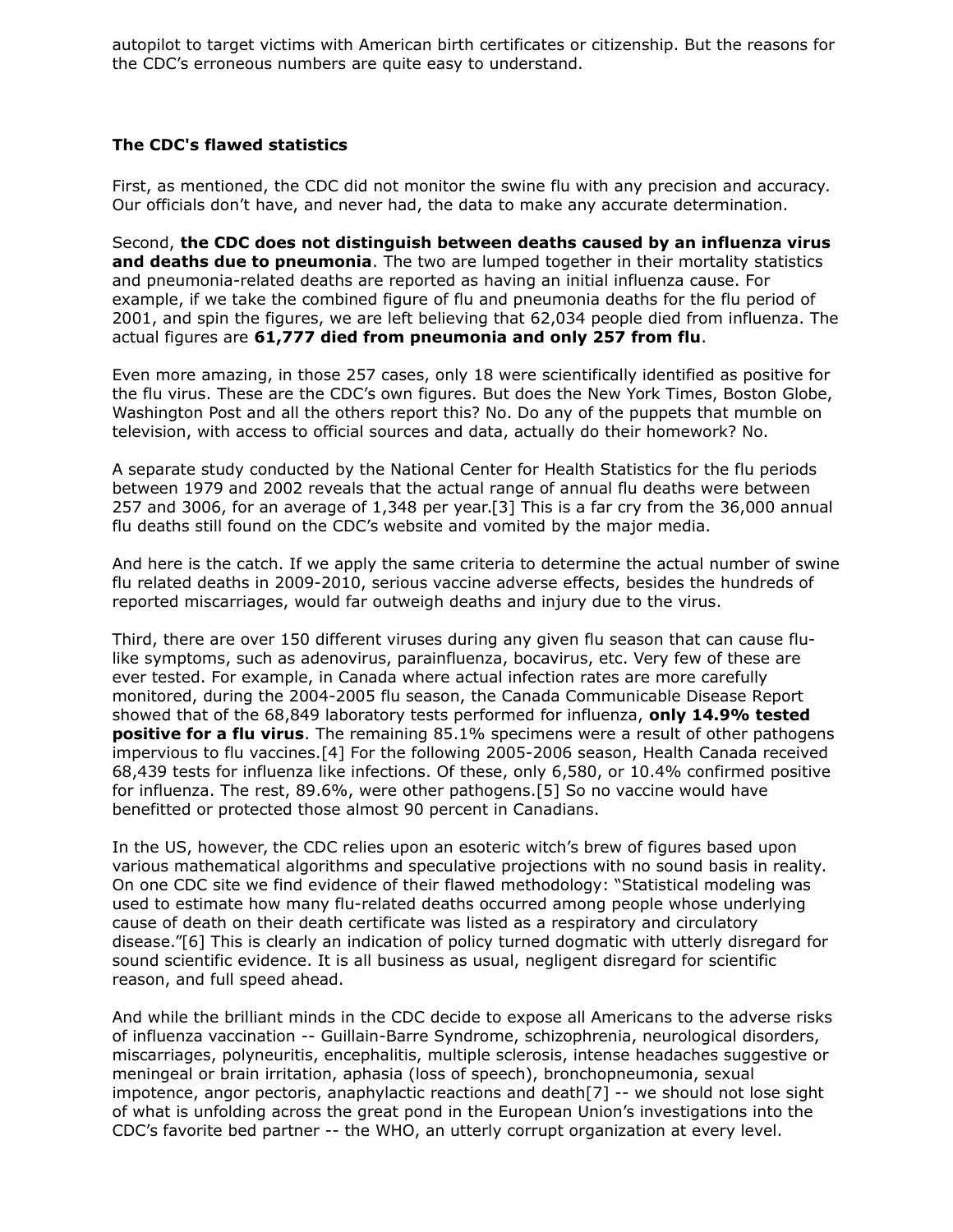#### **Corruption at the WHO**

Two reports recently published have indicted the WHO for serious malfeasance and conflict in interests behind the fabrication and propagation of the 2009-2010 H1N1 swine flu pandemic and has been called a "momentous error" in global health oversight. The people at the WHO had as much accuracy in their predictions as the Bush administration did with WMDs in Iraq.

The British Medical Journal printed a research paper by its Features Editor, Deborah Cohen, and Philip Carter from the Bureau of Investigative Journalism in London, charging the largest global health organization with **exaggerating the H1N1 flu and being steered in their decisions and fraudulent fear campaign by the pharmaceutical industrial complex**. According to the authors, "credibility of the WHO and the trust in the global public health system" has been damaged.

A second devastating preliminary report released by the Health Committee of the Parliamentary Assembly of the Council of Europe (CE) found gross negligence and lack of transparency in the WHO's handling of the swine flu scare. Throughout the WHO's key advisory committees, particularly a secretive group known as the "emergency committee", which steered the WHO's assessment and predictions of the spread of H1N1 flu virus and advised them to announce a level 6 pandemic, were scientists entrenched in the morass of private vaccine and drug interests, particularly GlaxoSmithKline (H1N1 vaccine and Relenza anti-viral drug maker) and Tamiflu maker Roche AG.

Even worse, **the WHO never publicly disclosed widespread conflict of interests**. Paul Flynn, the rapporteur for the CE's report stated, "the tentacles of drug company influence are in all levels of the decision-making process," and "they vastly over-rated the danger on bad science." Following a lengthy investigation, a preliminary report, which still awaits a final version next month, states the result of the WHO's negligence in proper oversight resulted in the "waste of large sums of public money and unjustified scares and fears about the health risks faced by the European public"

**The WHO continues to withhold the names of the 16 members** sitting on its secret "emergency committee." However, this week, two of the members resigned, notably Dr. John MacKenzie from Curtin University in Australia, who was the WHO advisor who first urged the organization to call a pandemic and is well known to be entangled in financial interests and investments with the pharmaceutical cartel.

So far the CDC has weathered the WHO controversy in Europe unscathed. A fundamental oversight in the CE's investigation and hearings has been solely targeting the WHO. It ignores the role of government health agencies' complicity in promulgating the H1N1 hoax and the flushing away of billions of dollars into the drug industry, especially during an economic downturn and recession. As we witness the WHO's indifference and denial of wrongdoing crumble, the question remains over whether or not the CDC was complicit in the propagandizing of the astronomically expensive H1N1 hoax.

Of course, the vaccine industry doesn't give a damn about the investigations. Their vaccines, anti-viral drugs, and oligarchic rule over the medical caste system make them immune to independent international scrutiny. And we can be assured none of the lap dogs at the New York Times, MSNBC and other major media would expose their crimes. In the shadow of this medical charade, **the drug makers are laughing their way to the banks**. No Big Pharma executive is sitting before investigative committees to give an accounting of corporations' role in the pandemic debacle. Instead, after scoring over \$6 billion (Associated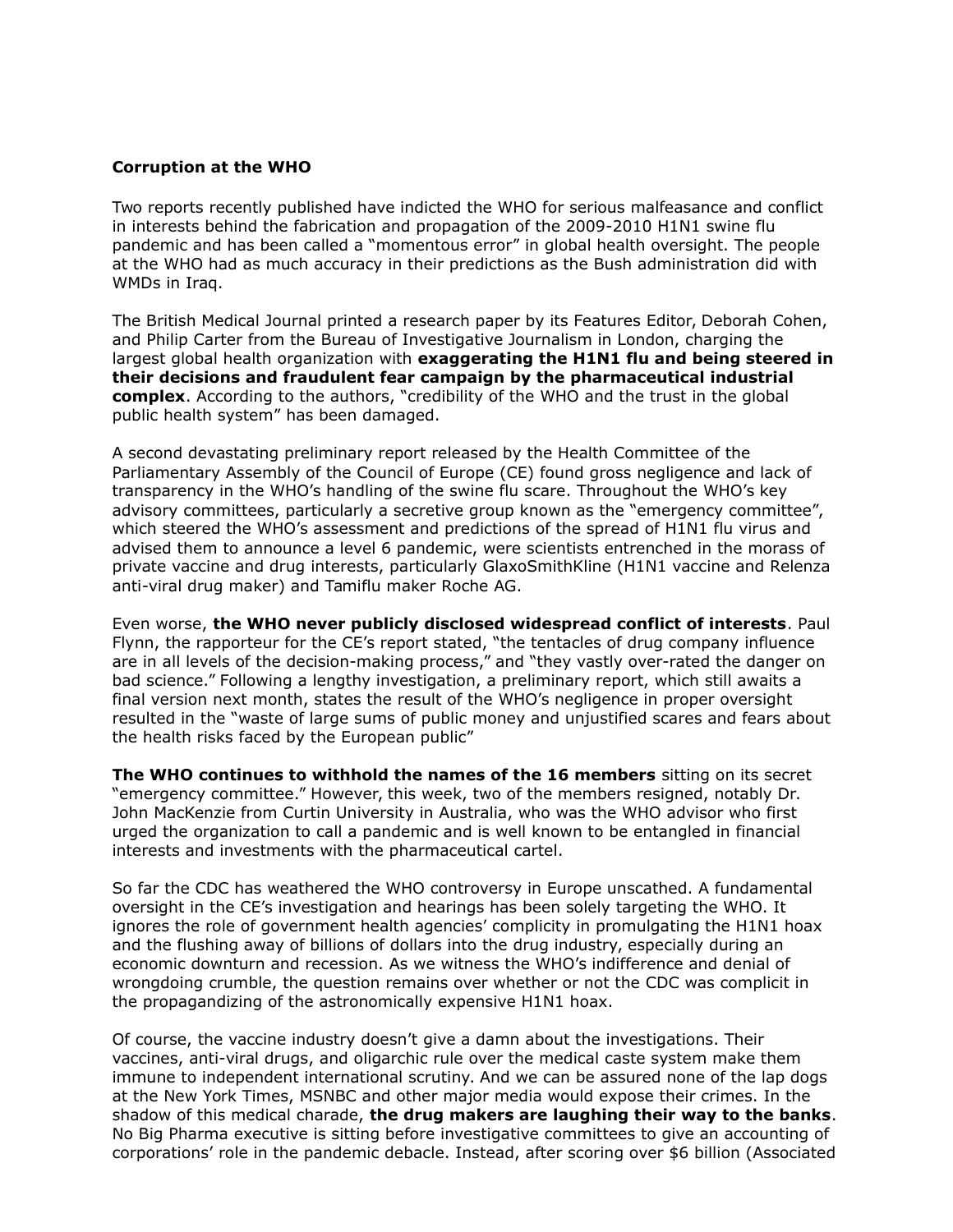Press, May 19, 2010) it is again business as usual and another flu season ahead to further increase revenues.

# **Financial corruption at every level**

Similar to the WHO, the CDC's Advisory Committee on Vaccination and Practice, which voted in favor of a flu vaccine-for-all policy, is equally stacked with individuals entrenched in financial ties with the vaccine and drug makers. The Committee's Chair, Dr. Carol Baker from Baylor University, has consistently received research and educational grants and private donations from Big Pharma. She is also on the Board of Directors of the National Foundation of Infectious Diseases, a consulting body of scientists frequently wined and dined and provided perks by the pharmaceutical industrial complex.

Another Baylor University committee member, Dr. Wendy Keitel, received clinical trial support from Novartis, the maker of the H1N1 vaccine most widely distributed in the US. Dr. Janet Englund at the Children's University Medical Group in Seattle received financial support for clinical trials favoring vaccines made by Medimmune (the nasal flu vaccine), Novartis, and Sanofi Pasteur. Dr. Cody Meissner received Big Pharma support through Tufts University for his supporting clinical trials for Medimmune's RSV vaccine and for participation in Wyeth's streptococcus vaccine for children, Prevnar.

To put this into greater perspective, since the FDA relies on industry-funded clinical trials and subsequent data to approve vaccines and drugs, there also appeared in the news this month a critical finding from the German Institute for Quality and Efficacy in Health Care, published in the peer-reviewed journal Trials. The study investigated 90 approved drugs in the US (and let us make no mistake, vaccines are drugs! In fact, the flu vaccine is listed as a Category C drug; which means there are no adequate safety studies to determine whether flu vaccination adversely affects pregnant mothers and their fetuses.) and discovered that 60 percent of the 900 papers were unpublished and some were concealed from the federal regulatory agencies. Forty to sixty percent omitted clinical details or changed their final analysis. Among the pharmaceutical industry studies alone, 94 percent were unpublished, and 86 percent of the university studies sponsored by drug makers remained unpublished.

What does this tell us? If they were positive results, the drug companies would without hesitation publish their findings; but if the clinical studies' results contradict their expectations negatively, thereby delaying and preventing regulatory approval and licensure of a product, then there is no incentive for their release. And they are under no regulatory obligation to publish or produce them. Hence **the American public is denied approximately 90 percent of the actual clinical data** performed on any given drug or vaccine.

## **Quack science, useless vaccines and wasted money**

The German study concludes that **drug makers intentionally "conceal unfavorable results or results that do not fulfill one's expectations**." Therefore, the vaccine and drug makers are permitted to conduct their nefarious, quack science behind closed doors with full participation and cooperation from the WHO, CDC and FDA. Of course, the CDC and FDA condone this behavior because they are completely subservient to the power and wealth of the pharmaceutical industry.

The recent CDC vote continues a tradition of denial over independent studies and reports warning of the over-exaggerated alarm and the dangers of pushing forward with an H1N1 vaccine that was not given sufficient time to prove its safety and efficacy. They even deny their own voices.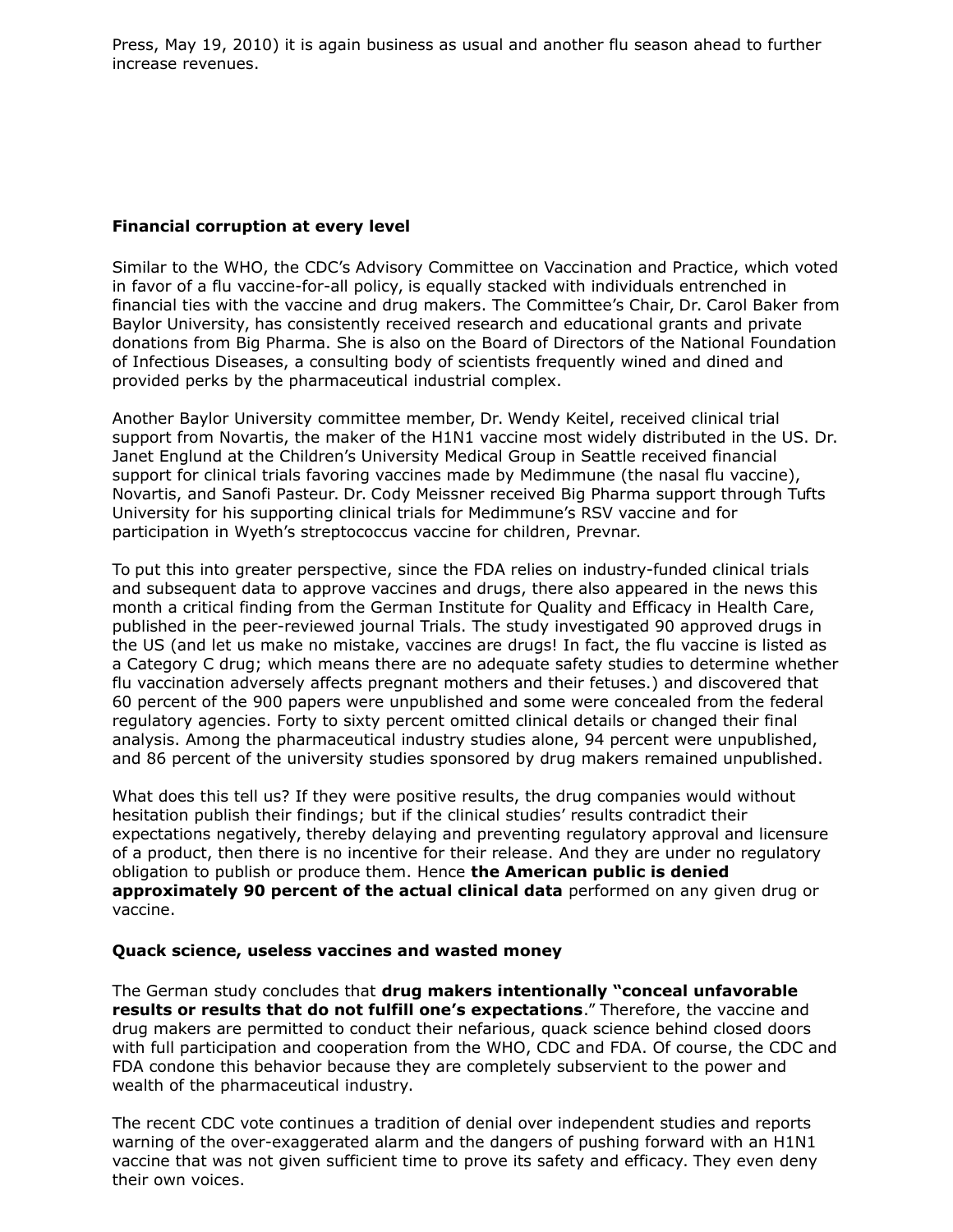Dr. Anthony Morris is a distinguished virologist and a former Chief Vaccine Office at the FDA. His view about influenza vaccines summarizes their efficacy well. In Morris's opinion **there is no evidence that any influenza vaccine thus far developed is effective in preventing or mitigating any attack of influenza**,' Dr. Morris states, as a matter of record, **"The producers of these vaccines know they are worthless, but they go on selling them anyway."**

Canada's Vaccination Risk Awareness Network (VRAN) website is a community of physicians, researchers and vaccine researchers and journalists reporting on vaccines' flawed promises and pseudo-science. Among all vaccines, the flu vaccine is presented with "The Most Useless Vaccine Of-All-Time Award."

Some of the most damning evidence about the efficacy of flu vaccines was reported in two studies performed by Dr. Tom Jefferson, head of the Vaccine Field Group at the prestigious independent Cochrane Database Group, published in The Lancet and the prestigious Cochrane Database Systems Review. The first study was a systematic review of the effects of influenza vaccines in healthy children.[8] The other was a review of all the available published and unpublished safety evidence available regarding flu vaccines.[9]

The authors of the study had also contacted the lead scientists or research groups for all the efficacy and safety trial studies under their review in order to gain access to additional unpublished trial studies the corporations may possess. The conclusions are shocking. **The only safety study performed with an inactivated flu vaccine was conducted in 1976. Thirty-four years ago!** And that single study enrolled only 35 children aged 12-28 months. Every other subsequent inactivated flu vaccine study enrolled children 3 years or older.

Dr. Jefferson told Reuters, "Immunization of very young children is not lent support by our findings. We recorded no convincing evidence that vaccines can reduce mortality, [hospital] admissions, serious complications and community transmission of influenza. In young children below the age of 2, **we could find no evidence that the vaccine was different from a placebo**."[10] With respect to adults, in 64 studies involving 66,000 adults, Jefferson noted, "Vaccination of healthy adults only reduced risk of influenza by 6 percent and reduced the number of missed work days by less than one day. There was no change in the number of hospitalizations compared to the non-vaccinated."

And in another interview for the German magazine Der Spiegel on July 21, 2009, Jefferson seems to conclude his analysis of the H1N1 scare, "Sometimes you get the feeling that there is a whole industry almost waiting for a pandemic to occur. The WHO and public health officials, virologists and the pharmaceutical companies. They've built this machine around the impending pandemic. And there's a lot of money involved, and influence, and careers, and entire institutions! And all it took was one of these viruses to mutate to start the machine grinding."

Clearly there is no rationale for submitting the American population to a vaccine with higher risks of adverse effects than its record of efficacy in preventing flu infection. If the CDC's vote withstands and were to ever become the law in the land, we will witness one of the largest crimes ever inflicted upon the American public, solely for corporate gain. Aside from rampant adverse effects in children, many that will not appear until their later years due to the number of toxins contained in flu vaccines, there will also be **thousands of women having miscarriages**. We will have entered a new medical twilight zone, where true science, responsible medical practice, and reliable public health become virtually nonexistent.

## **About the authors:**

Richard Gale is the Executive Producer of the Progressive Radio Network [\(http://www.progressiveradionetwork.com\)](http://www.progressiveradionetwork.com/) and a former Senior Research Analyst in the biotechnology and genomic industries. Dr. Gary Null is the host of the nation's longest running public radio program on nutrition and natural health and a multi-award-winning